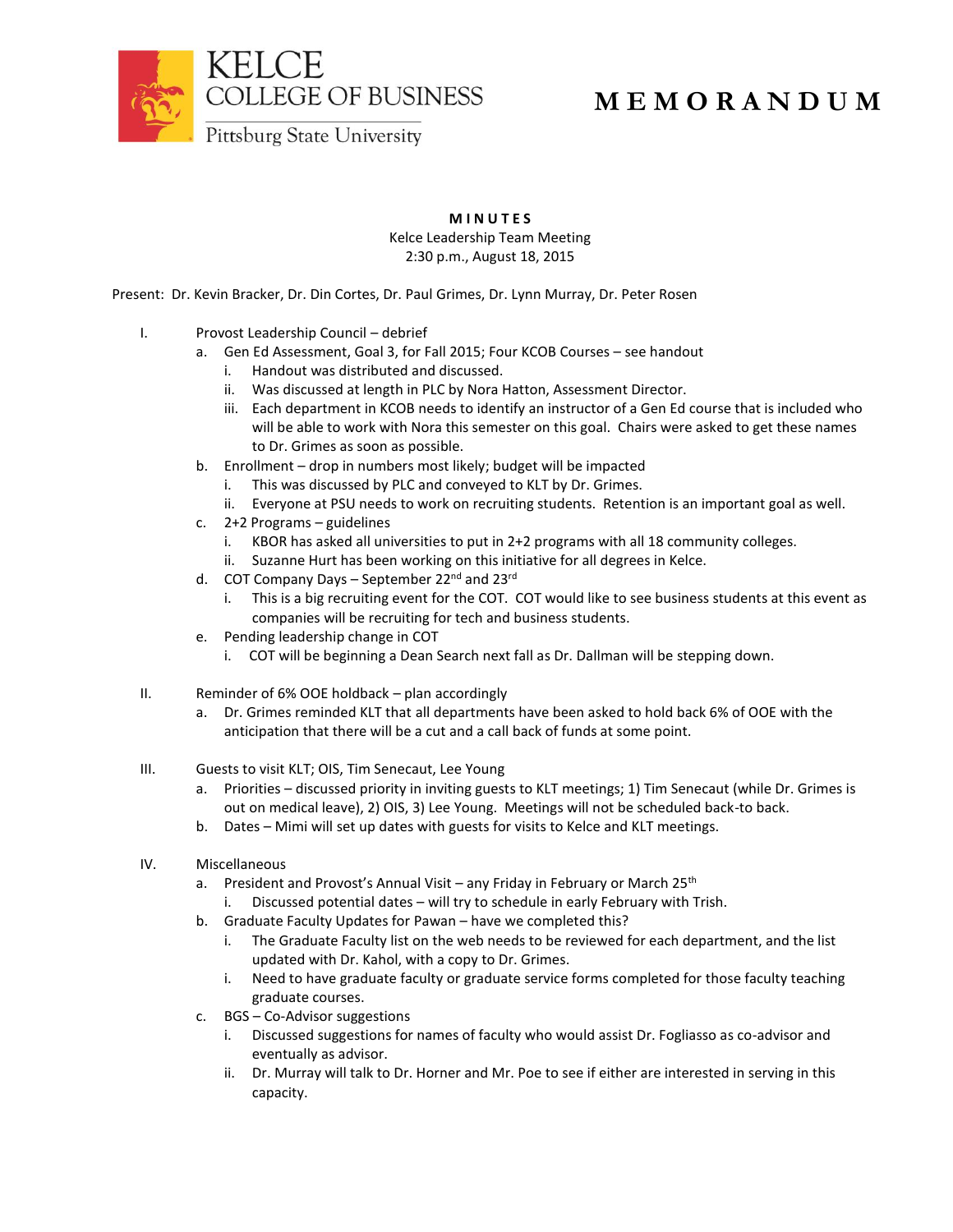- d. Welcome Back Picnic sign ups?
	- i. The Kelce Picnic is next Tuesday, August 25.
	- ii. Sign-up sheet will be available at Mimi's desk for faculty to volunteer.
- e. Defibrillator Training Mimi scheduling waiting to hear back from Fastenal on dates for training.
- f. Sugar Creek Plant Tour; schedule
	- i. Dr. Harris will be asked to set up the meeting with Sugar Creek to include KLT and a few faculty from MGMKT.
- V. The Dean to be gone Friday through Next Week; coverage issues
	- a. Dr. Bracker will go to the PLC meeting next Tuesday, August 25.
	- b. Dr. Cortes will sign documents needing signed in Dr. Grimes' absence.
- VI. Updates and Announcements
	- a. Cortes
		- i. Discussed MBA Experience class that will be taking place this Friday and next Friday. Students have been contacted about the class. Faculty are invited to attend, especially MBA faculty, to introduce themselves. There are currently 15 students enrolled in the course.
		- ii. Still getting a lot of inquiries about the MBA program and have been busy enrolling students. Enrollment is down.
	- b. Bracker
		- i. Dr. Chuck Fischer has submitted his official resignation letter for retirement and the department will need to move forward with the search for his replacement.
	- c. Murray
		- i. Krimson Kultuur will be re-opening in the next couple of days after extensive remodeling. Most of the work was done by the students.
		- ii. Working on a departmental visit day being spearheaded by Ms. Paul, Dr. Maceli and Ms. Wachter.
		- iii. Jeff Poe has an opportunity to go to Africa.
		- iv. Discussed current personnel issues.
	- d. Rosen
		- i. Phillips 66 Day and Meet the Firms Day were discussed.
- VII. Old Business
	- a. Need to follow up on the Dean's presentation at the faculty meeting last week. Will try to devote one KLT meeting to this topic.
- VIII. New Business
	- a. Will schedule a facilities committee meeting after talking with Paul Stewart, but will try to get him to come visit with KLT beforehand.
- IX. Adjourn 3:30 pm